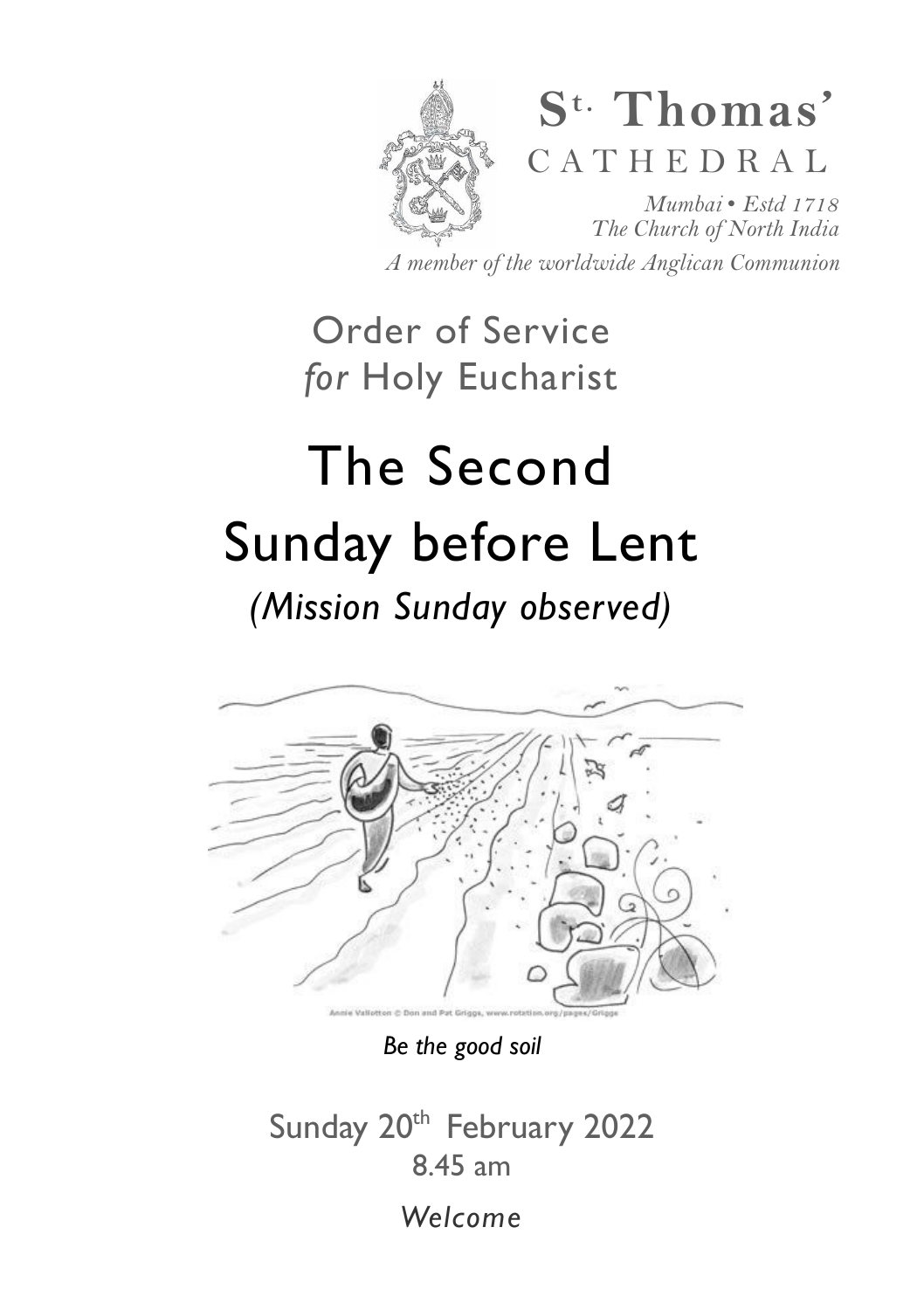#### *Be the good soil*

#### Reflections on the Parable of the Sower *Luke 8*

 The Gospel this morning is the familiar parable of the sower – a meaningful coincidence on the day when we observe *Mission Sunday*. May we be the good soil in God's mission field.

 Applying the Parable of the Sower as a mission-field guide may represent a new concept for many missionaries, but I propose that the first generation of disciples likely knew this approach well. For Jesus to place His field strategy within a parable is ingenious.

 Encapsulating the lesson in a parable has enabled it to travel across time and cultures. Missionaries longing to work as Jesus did and see results that He experienced in pre-Pentecost Galilee will find value in taking the parable off the pages of Scripture and applying it in the field. Simple obedience, rather than intellectual contemplation, may represent the key to understanding the parable. Remember, it was farmers and fishermen who represented the original recipients of the parable.

The parable's climax moves past three soils with negative results and escalates to a surprising end, the discovery of hundredfold-producing individuals.

 Since we know the end of the parable, missionaries approaching their "Galilee" should assume an attitude of confidence. I personally believe that the Parables of the Hidden Treasure and the Priceless Pearl (apparently told not long after the delivery of the Parable of the Sower) were used by Jesus to explain His attitude when approaching new communities in Galilee. The treasure likely represents the harvest coming from the Fourth-Soil Person.

The congregation is asked to join in all text printed in **bold**.

Contribute flowers in memory of loved ones and in thanksgiving.

For your safety please respect others and give one another space.

▼ Please use face covering at all times during the service.

▼ Please use **hand sanitiser** on the way in and out.

▼ Please take this order of service with you

to reflect on the prayers and readings and as a reminder of your visit.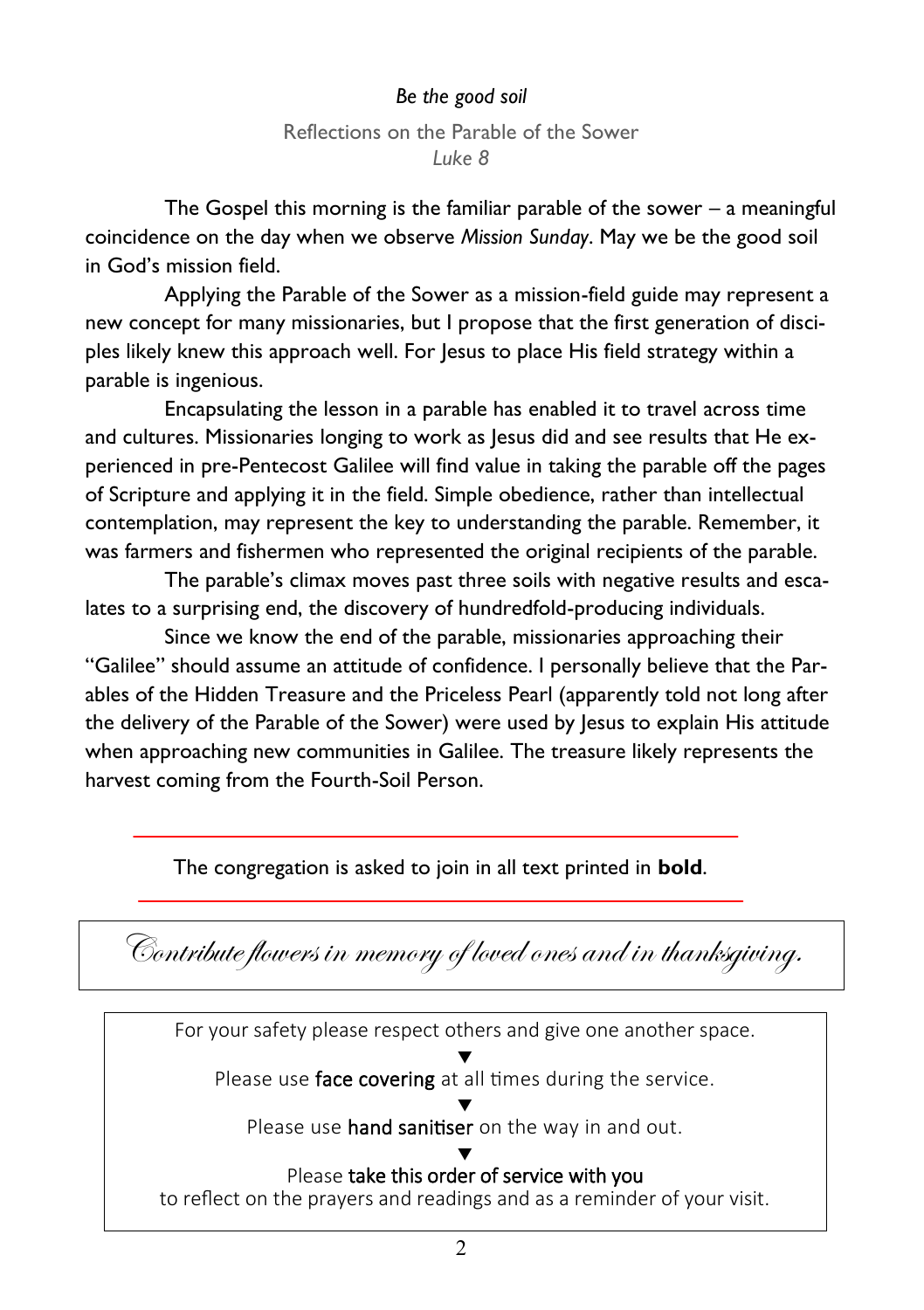

## *Diocesan Mission Sunday, observed*

This morning we express our solidarity with the mission work of the Diocese.

The Cathedral has helped contribute towards the building of a church and literacy centre in Kairee village, Johar in Palghar.District, Maharashtra.

We warmly welcome this morning the missionaries, Mr. Devanand and Mr. Crishna who are supported by the Cathedral. They will share their field experiences with us. We pray for both of them and Mr. Vijay Bhoye who runs the literacy centre.

Members of the Cathedral congregation have been actively involved in mission work. We make an annual trip to Kairee and interact with the community there. Medical camps have been organised under the aegis of the *Women's Fellowship for Christian Service (WFCS)*. Our financial support enables mid day meals to be served to the children in the village.

The Revd Keith Pasgon and Revd Vasudev Deshmukh are the diocesan mission coordinators.

At the offertory you are encouraged to contribute generously to support the mission work of the Diocese.

This is our chance to show love and solidarity to our global Church family. Through our prayers, we support missionaries everywhere in spreading the Good News.

3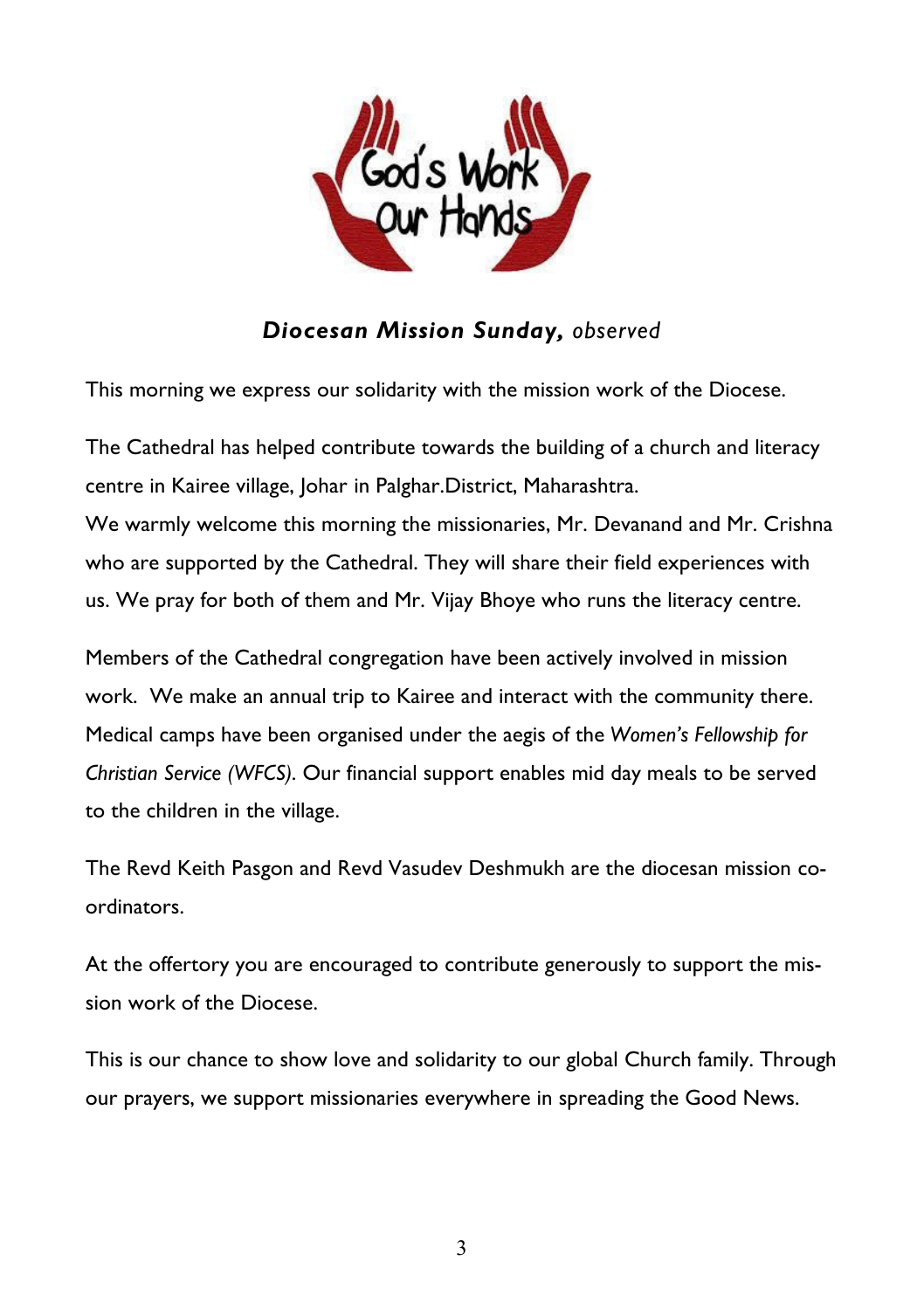# Order of Service

# The Gathering

Voluntary

Voluntary in G John Stanley, Op. 7 No. 9 (1712 - 1786)

*All keep silence and prepare for worship.* 

## Introit

*Sung by the cantors* 

Now, dear Lord, as we pray, take our hearts and minds far away from the press of the world all around to Thy throne where grace doth abound. May our lives be transformed by Thy love, may our souls be refreshed from above. At this moment, let people everywhere join us now as we come to Thee in prayer.

Ralph Carmichael (1927 - 2021)

#### *All STAND*

## Call to Worship

*Led by the Presbyter from the West Door* 

| Presbyter | The Lord is the sower of the<br>seeds of love and redemption.                                       |
|-----------|-----------------------------------------------------------------------------------------------------|
| All       | But we have not always been<br>ready to receive these seeds.                                        |
| Presbyter | Today we hear again the scriptures<br>that remind us of the awesome generosity of God.              |
| All       | Help us be good soil, O God,<br>prepared to receive your love<br>and to grow in that love.<br>Amen. |

*All join in singing the hymn at the procession. Turn over.*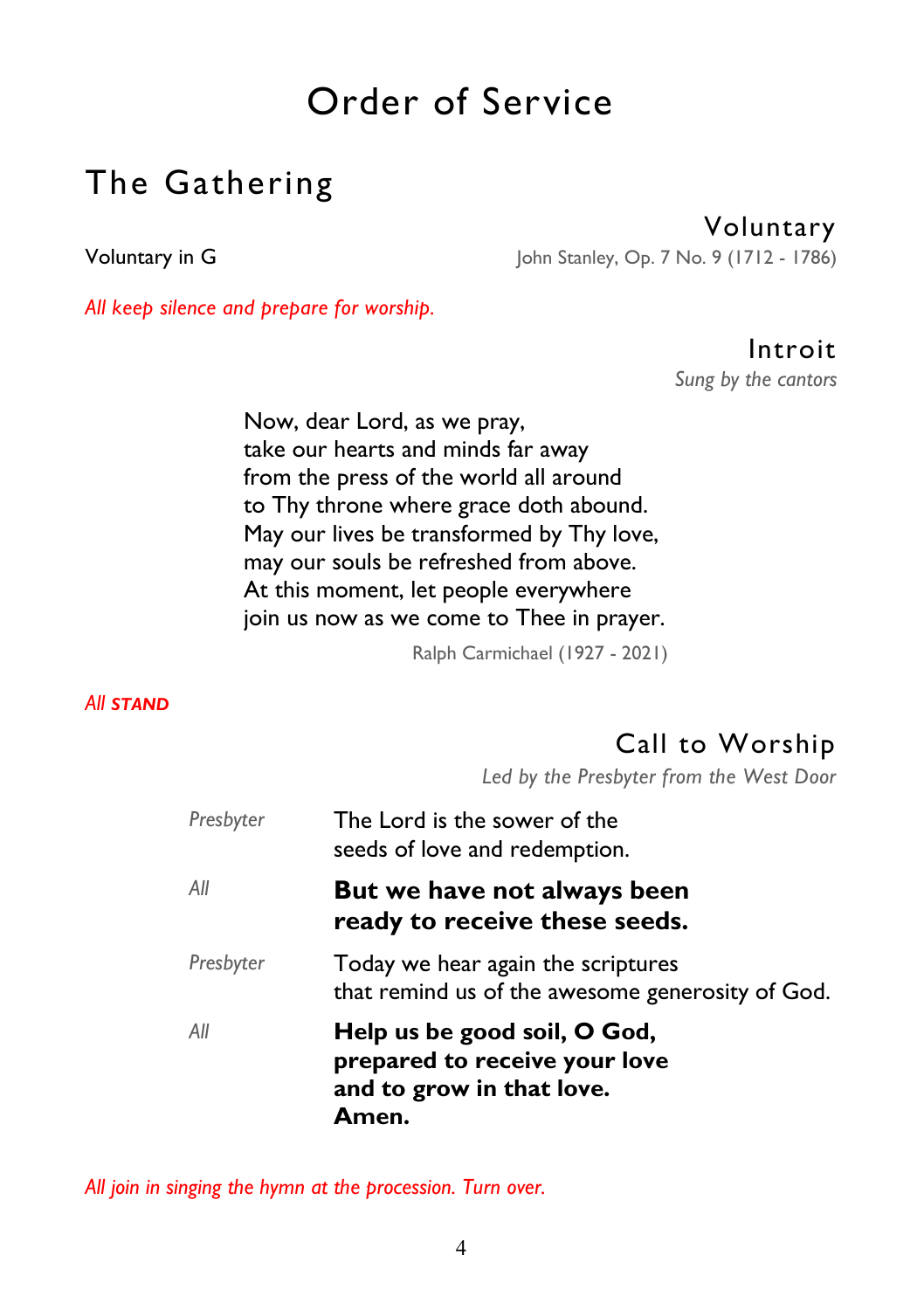**Praise to the Holiest in the height, and in the depth be praise: in all His words most wonderful, most sure in all His ways.** 

| $2$ O loving wisdom of our God!                                          | $5$ O generous love! that he, who smote |
|--------------------------------------------------------------------------|-----------------------------------------|
| when all was sin and shame,                                              | in Man for man the foe,                 |
| a second Adam to the fight                                               | the double agony in Man                 |
| and to the rescue came.                                                  | for man should undergo;                 |
| $3$ O wisest love! that flesh and blood, $6$ and in the garden secretly, |                                         |

 **which did in Adam fail, should strive afresh against the foe, should strive and should prevail;** 

4 **and that a higher gift than grace should flesh and blood refine, God's presence and His very self, and essence all-divine.** 

**and in the garden secretly,** 

 **and on the cross on high, should teach his brethren, and inspire to suffer and to die.** 

<sup>7</sup>**Praise to the Holiest in the height, and in the depth be praise: in all his words most wonderful, most sure in all his ways.** 

> *Tune:* GERONTIUS J. B. Dykes (1823 - 76)

*Words:* J. H. Newman (1801 - 90)

#### *Please be SEATED*

*Follow the readings and the Order of Service for the Lord's Supper in The Book of Common Prayer (refer page numbers)*.

*The Presbyter reads* **† The Collect for Purity †** *on page 350.* 

# The Liturgy of the Word

The Collect for the Day | *Page 440* 

*Read by the Presbyter*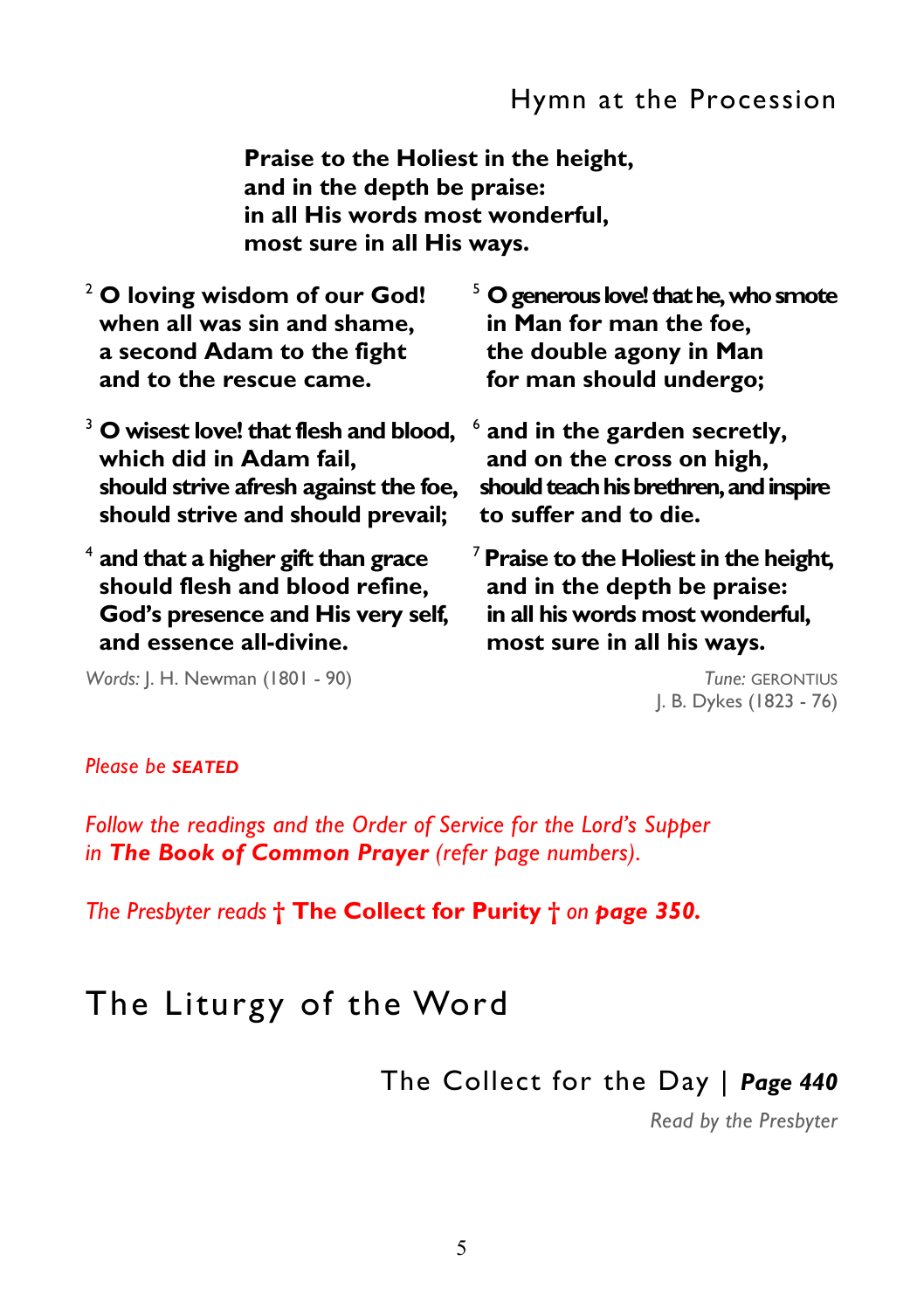## Old Testament Reading | *Page 440*

#### A reading from the Book of Genesis 3. 9 - 19.

*At the conclusion of the reading:*  This is the word of the Lord. *All* **Thanks be to God***.* 

## Psalm

*Sung by the cantors to a chant by Barnby* 

Psalm 24 verses 1 to 5 ● *Domini est terra* 

THE earth is the Lord's, and all that therein is : the compass of the world, and they that dwell therein.

- $2$  For he hath founded it upon the seas : and prepared it upon the floods.
- $^3$  Who shall ascend into the hill of the Lord : or who shall rise up in His holy place?
- <sup>4</sup> Even he that hath clean hands, and a pure heart : and that hath not lift up his mind unto vanity, nor sworn to deceive his neighbour.
- <sup>5</sup> He shall receive the blessing from the Lord: and righteousness from the God of his salvation.
- *All STAND. Glory be to the Father, and to the Son, And to the Holy Ghost; As it was in the beginning, is now, and ever shall be: World without end. Amen.*

*Please be SEATED.* 

## The Epistle | *Page 441*

A reading from the second letter of Paul to the Corinthians 11. 19 - 31

*At the conclusion of the reading:*  This is the word of the Lord. *All* **Thanks be to God***.* 

*All STAND and join in singing the gradual hymn.*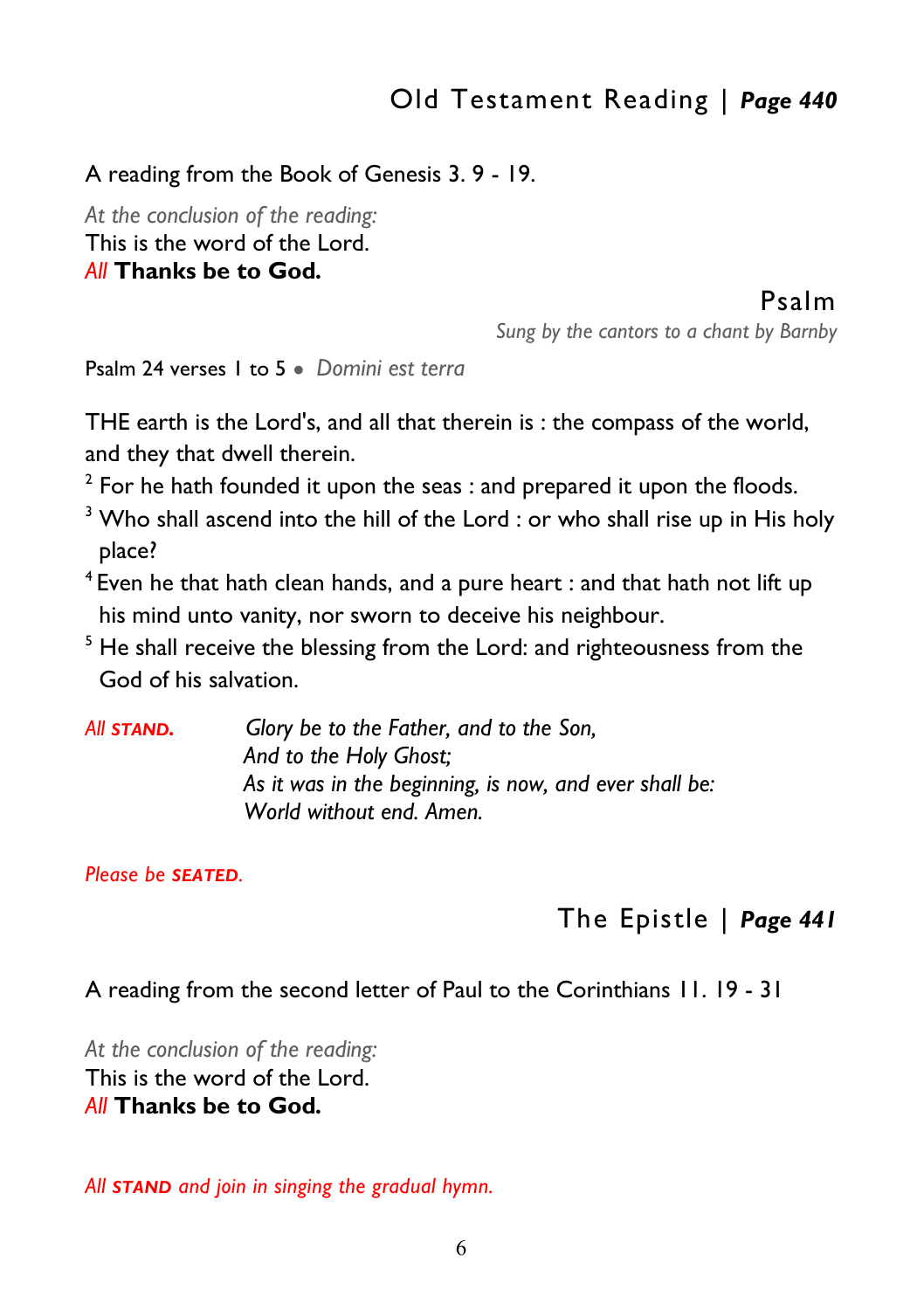**Almighty God, thy word is cast like seed upon the ground, now let the dew of heaven descend and righteous fruits abound.** 

<sup>2</sup>**Let not the foe of Christ and man this holy seed remove: but give it root in every heart, to bring forth fruits of love.** 

*Words:* John Cawood (1775 - 1852)

<sup>3</sup> **Let not the world's deceitful cares the rising plant destroy, but let it yield a hundred-fold the fruits of peace and joy.** 

4  **Oft as the precious seed is sown, thy quickening grace bestow; that all whose souls the truth receive its saving power may know.** 

> *Tune:* BELMONT William Gardiner (1770 - 1853)

*Remain STANDING for the Gospel.* 

## The Gospel of Christ | *Page 442*

| Αll | Alleluia.<br>Lord, to whom shall we go?<br>You have the words of eternal life.<br>Alleluia. |
|-----|---------------------------------------------------------------------------------------------|
| Αll | The Gospeller The Lord be with you<br>and also with you.                                    |
|     |                                                                                             |

Hear the Gospel of our Lord Jesus Christ according to St. Luke 8. 4 - 15.

## *All* **Glory be to Thee, O Lord.**

#### *At the end of the Gospel:*

*The Gospeller* This is the Gospel of Jesus Christ. *All* **Praise be to Thee, O Christ.** 

*Remain STANDING for the Creed, all reciting together.* 

The Nicene Creed | *Page 354* 

*Please be SEATED.*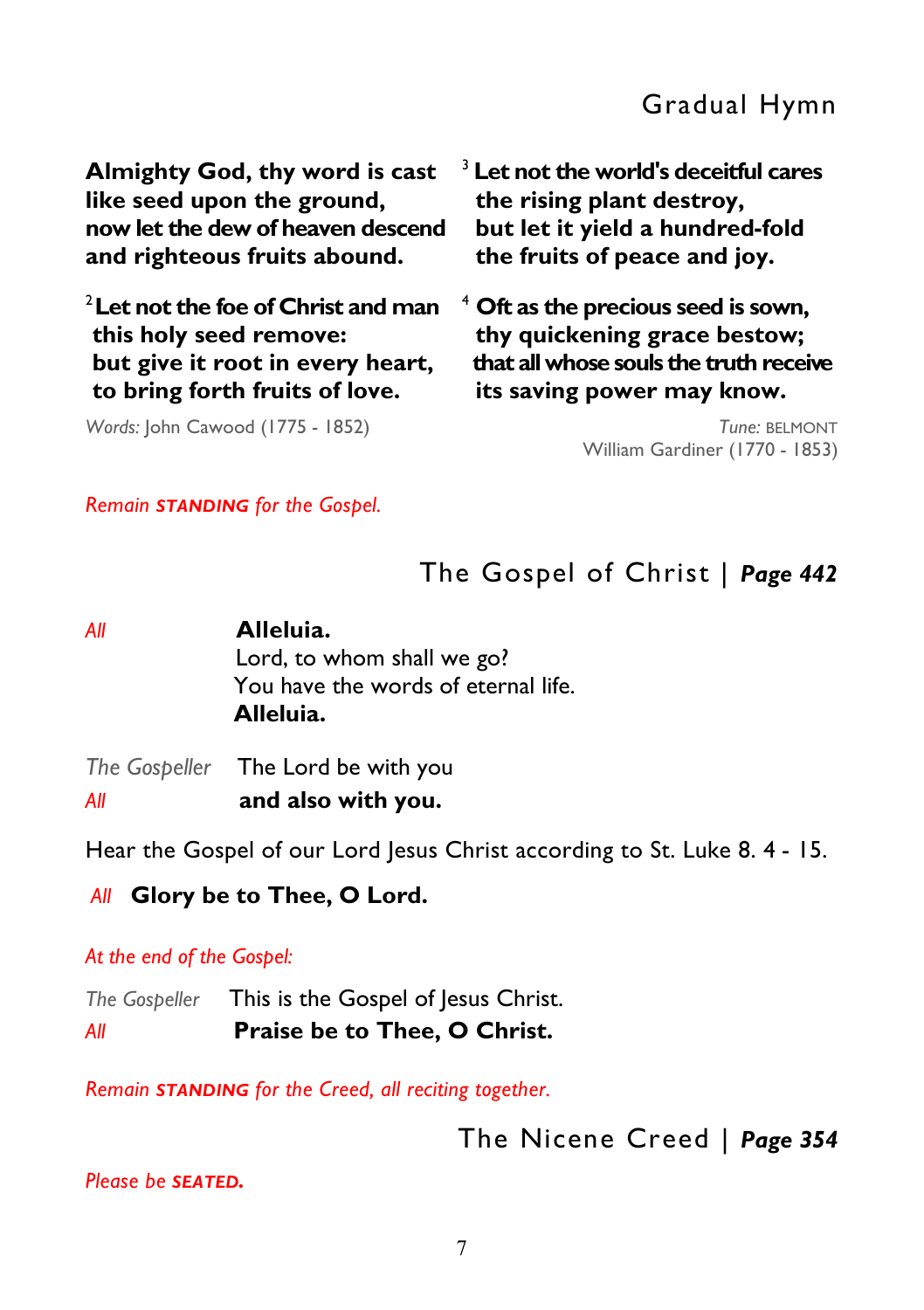# Address by the Cathedral Missionaries

*We listen to Devanand and Crishna share their experience in their mission work.* 

Sermon

The Revd Avinash Rangayya

## Welcome and Announcements

*All STAND.* 

# The Liturgy of the Sacrament

*All STAND.*

## The Peace

*The Celebrant offers a greeting of peace.* 

Blessed are the peacemakers: they shall be called children of God. We meet in the name of Christ and share his peace. *cf Matthew 5. 19*  The peace of the Lord be always with you **and also with you.** 

Let us offer one another a sign of peace.

*While remaining in your place, share the sign of peace with a namaste with your neighbour.*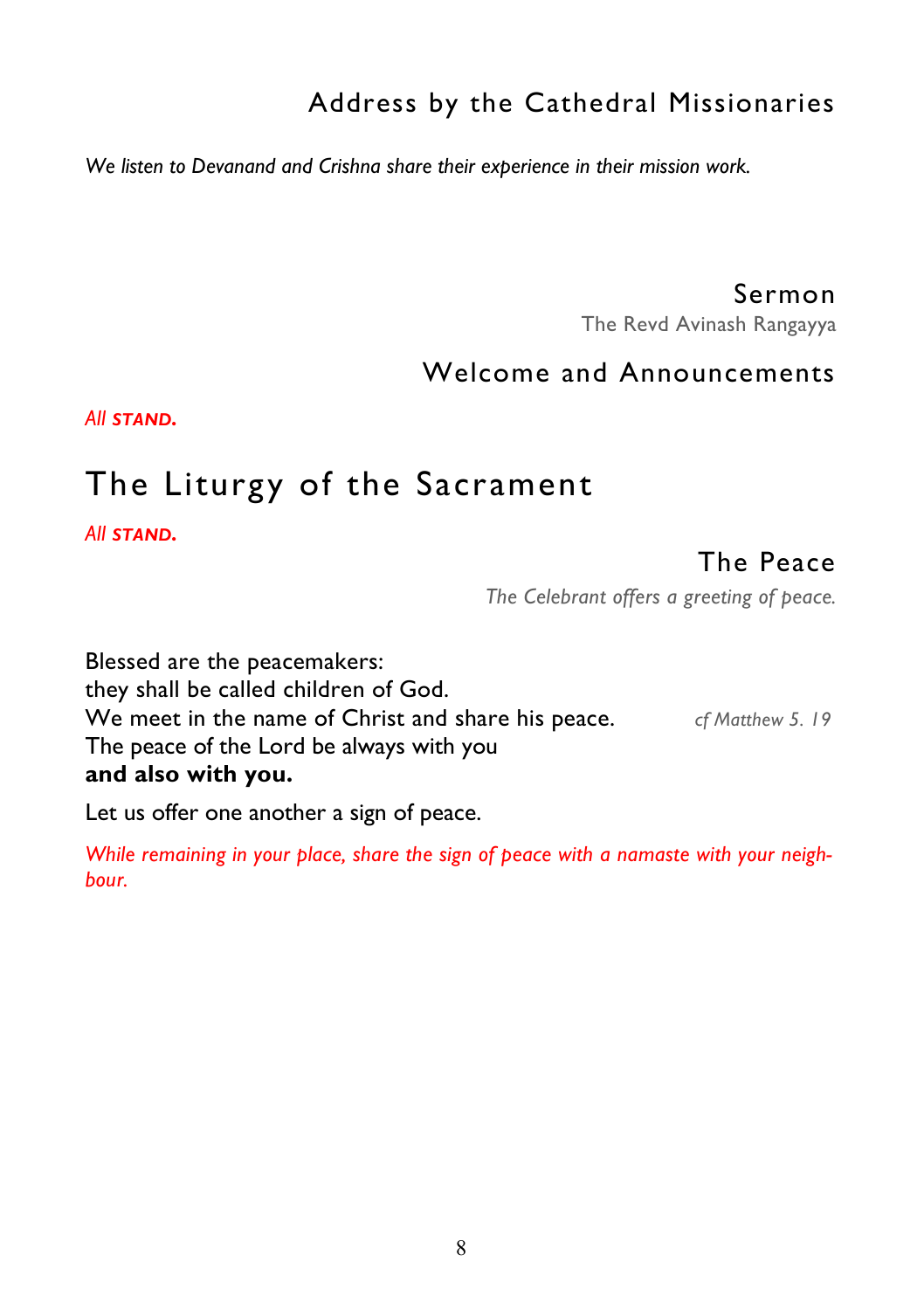## Preparation of the Table Hymn at the Offertory

*At this time an offering will be received for the ministries of the Cathedral. Thank you for your generosity. All join in singing the hymn.* 

> **I heard the voice of Jesus say, 'Come unto me and rest; lay down, thou weary one, lay down thy head upon my breast:' I came to Jesus as I was, so weary, worn and sad; I found in him a resting-place, and he has made me glad.**

2 **I heard the voice of Jesus say, 'Behold, I freely give the living water, thirsty one; stoop down and drink and live.' I came to Jesus, and I drank of that life-giving stream; my thirst was quenched, my soul revived, and now I live in him.** 

3 **I heard the voice of Jesus say, 'I am this dark world's light; look unto me, thy morn shall rise, and all thy day be bright.' I looked to Jesus, and I found in him my star, my sun; and in that light of life I'll walk till travelling days are done.** 

*Words:* H. Bonar (1808 - 89) *Tune:* KINGSFOLD

English traditional melody

*All say* 

Offertory Prayer | *page 357* 

*Please be SEATED*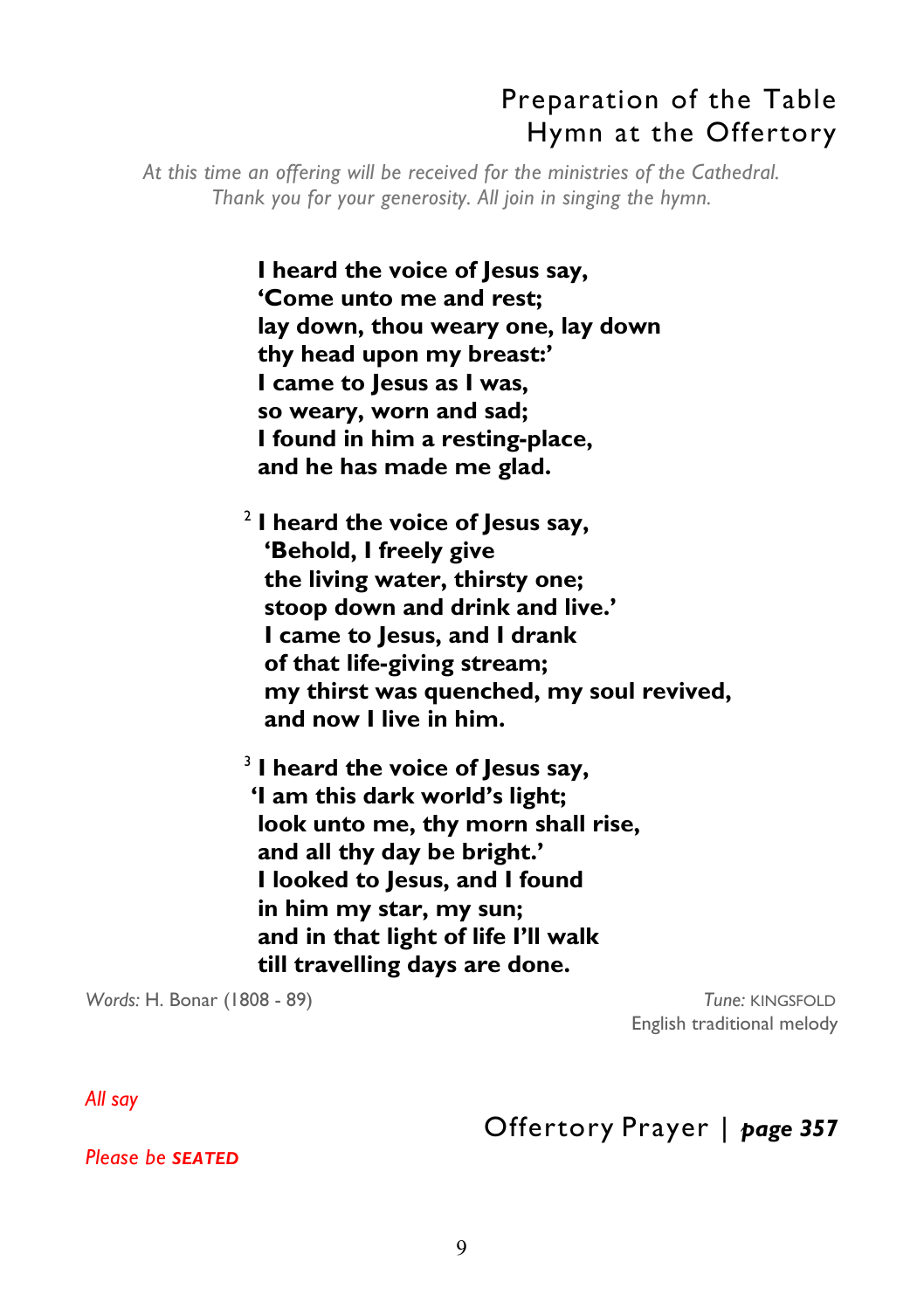*Intercessor* We know that God answers those who call out to him day and night. Let us call out to God, our Father, for the needs of the global Church. For the Church on mission in the world, that we may be reminded that each of us is a mission. May our faith in Jesus Christ send us forth to give of ourselves and build life-giving relationships. We pray to the Lord.

#### *All* **Lord, hear our prayer.**

*Intercessor* For missionaries, saints and martyrs, men and women of faith who witness to the Gospel in all areas of the world, that their example of love and mercy will guide the Universal Church in missionary discipleship. We pray to the Lord.

#### *All* **Lord, hear our prayer.**

*Intercessor* For faith communities in the farthest frontiers, especially those living and ministering in the areas supported by the mission work of our Diocese, that through us, God will secure the rights of His chosen ones, and see to it that justice is done for them speedily. We pray to the Lord.

#### *All* **Lord, hear our prayer.**

- *Intercessor* For this local community of faith, to make disciples through witness to the love of lesus, that we always begin with prayer, the soul of mission, as we reach out to the peripheries of our community. We pray to the Lord.
- *All* **Lord, hear our prayer.**
- *Intercessor* Lord, we would grow with you and bring forth fruit that is pleasing to you. Fed by your living water giving sustenance to others Lord, we would grow with you. We ask this through Christ our Lord.
- *All* **Amen.**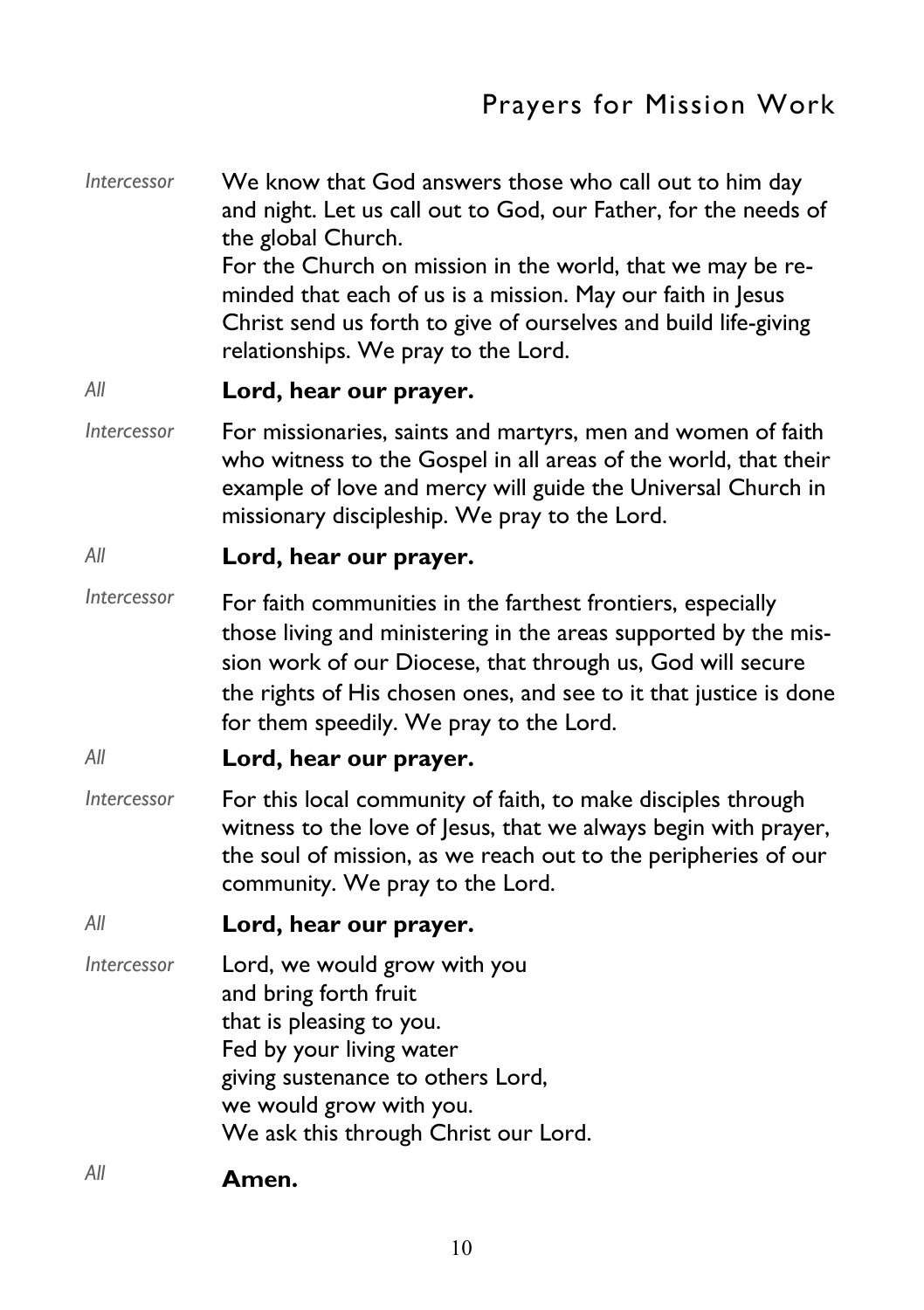The Preparation for Communion | *Page 361* 

The Consecration | *Page 363* 

The Communion | *Page 368* 

*Communicants are requested to leave space on either side of them when they receive Communion.* 

*While seated, all join in singing the hymn.* 

Hymn at the Communion

 **Softly and tenderly Jesus is calling, calling for you and for me; see, on the portals he's waiting and watching, watching for you and for me.** 

> *Come home, come home; ye who are weary come home; earnestly, tenderly, Jesus is calling, calling, O sinner, come home!*

<sup>2</sup>**Why should we tarry when Jesus is pleading, pleading for you and for me? Why should we linger and heed not his mercies, mercies for you and for me?** 

<sup>3</sup>**Time is now fleeting, the moments are passing, passing from you and from me; shadows are gathering, death's night is coming, coming for you and for me.** 

<sup>4</sup> **O for the wonderful love he has promised, promised for you and for me! Though we have sinned, he has mercy and pardon, pardon for you and for me.** 

Words: William Thompson (1847 - 1909) **Tune: THOMPSON** 

William Thompson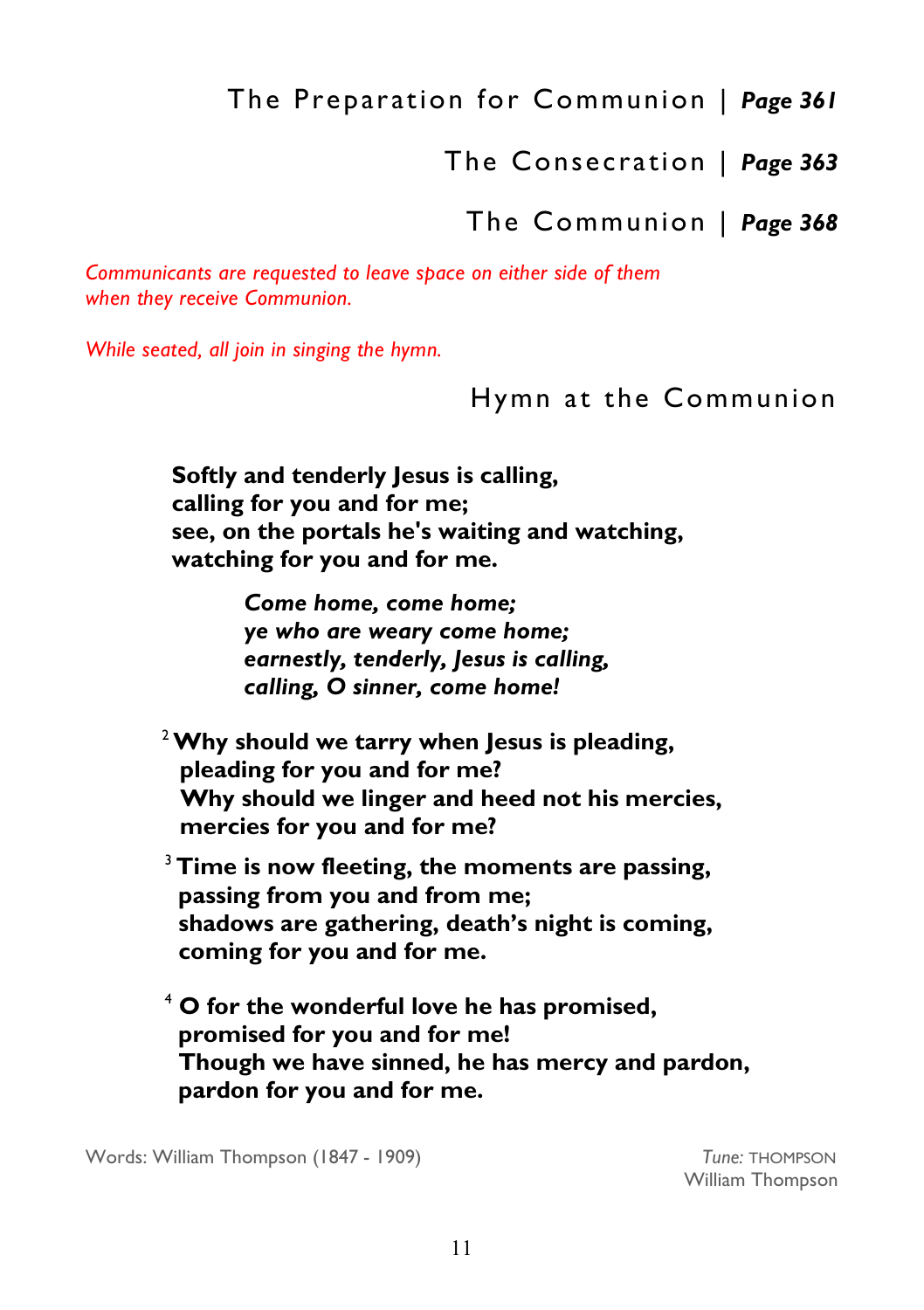## Post Communion Prayer

**God our creator, by your gift the tree of life was set at the heart of the earthly paradise, and the bread of life at the heart of your Church: may we who have been nourished at your table on earth be transformed by the glory of the Saviour's cross and enjoy the delights of eternity; through Jesus Christ our Lord. Amen.**

## *All sing.* Gloria in Excelsis | *Page 371*

The Blessing *The Presbyter* 

Help us to aspire to become the good soil in which an abundant harvest may flourish. Help us to be a voice for those who are rarely heard; to face our own challenges, whatever they may be, with inspiration and courage. And the blessing of God almighty, † the Father, the Son and the Holy Spirit, be among you and remain with you always. **Amen.** 

*All join in singing the hymn at the closing.*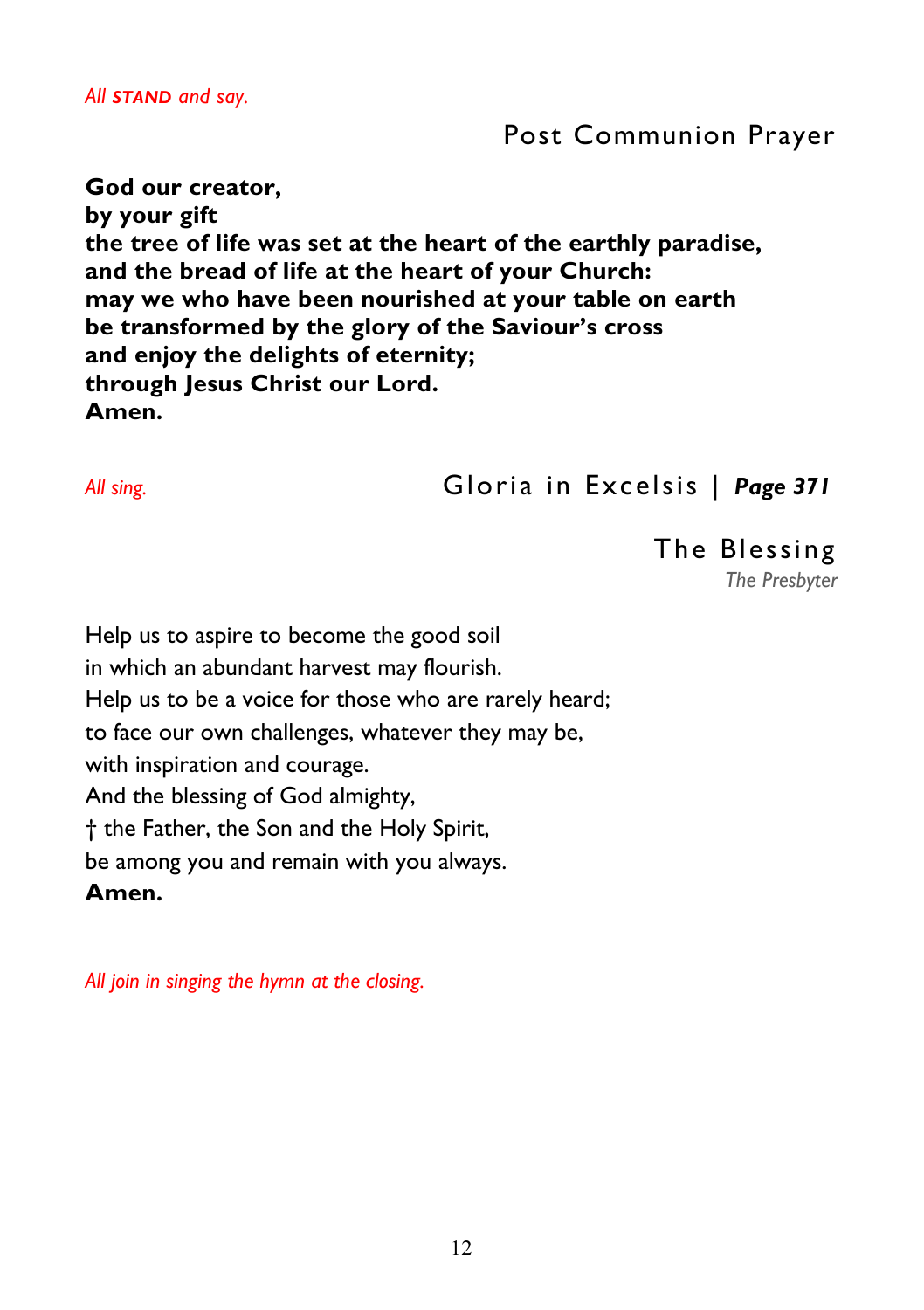## Hymn at the Closing

**We have heard the joyful sound: Jesus saves! Jesus saves! Spread the tidings all around: Jesus saves! Jesus saves! Bear the news to every land, climb the steeps and cross the waves; onward! 'tis our Lord's command; Jesus saves! Jesus saves!** 

<sup>2</sup>**Waft it on the rolling tide, Jesus saves! Jesus saves! Tell to sinners far and wide: Jesus saves! Jesus saves! Sing, ye islands of the sea; echo back, ye ocean caves; earth shall keep her jubilee: Jesus saves! Jesus saves!** 

<sup>3</sup>**Sing above the battle strife, Jesus saves, Jesus saves! By his death and endless life, Jesus saves. Jesus saves! Sing it softly through the gloom, when the heart for mercy craves; sing in triumph o'er the tomb, Jesus saves! Jesus saves!** 

**<sup>4</sup> Give the winds a mighty voice, Jesus saves! Jesus saves! Let the nations now rejoice – Jesus saves! Jesus saves! Shout salvation full and free Highest hills and deepest caves; this our song of victory, Jesus saves! Jesus saves!** 

*Words:* Priscilla Owens (1829 - 1907) *Tune:* JESUS SAVES

William Kirkpatrick (1838 - 1921)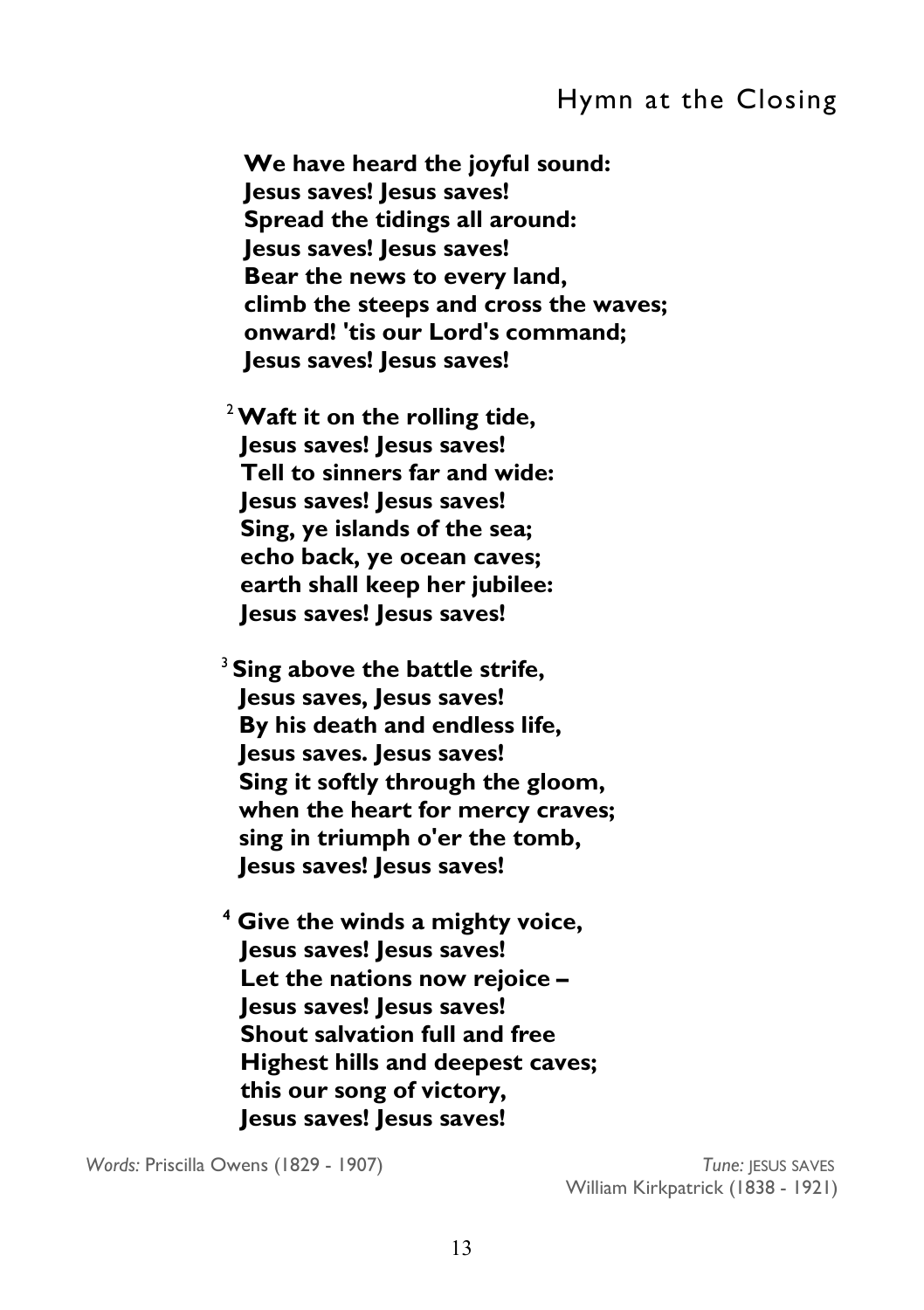## Go in peace to love and serve the Lord. *All* **In the name of Christ. Amen.**

Postlude Grand Chœur **Théodore Salomé (1834 - 1896)** 

# Prayer Requests & Announcements

*Your prayers are requested for* 

† God's healing hand on those who are unwell. Pray for an end to the pandemic.

† restoration of peace between Russia and Ukraine.

† all places in the world facing severe climatic conditions.

† in the Diocese, The Home of Faith Church and the Revd Clietus Edward.

† the *Church of North India's* Diocese of Lucknow and the Rt Revd Peter Baldev.

† the *Church of South India's* Diocese of Madurai-Ramnad and the Rt Revd Marialouis Joseph.

† in the *Anglican Communion*, the Episcopal Church in Jerusalem and the Middle East and the Most Revd Michael Lewis.

 *The Church covers Jerusalem, Iran, Cyprus and the Gulf. The Jerusalem bishopric was founded in 1841 and became an archbishopric in 1957. The Cathedral Church of St. George the Martyr in Jerusalem is known for its ministry to pilgrims.* 



*Where do the ashes come from?* 

The ashes for *Ash Wednesday* come from [burning the palms](https://www.usatoday.com/story/news/nation/2019/03/05/ash-wednesday-christians-wear-ashes-fast-lent/3069905002/) from the preceding year's Palm Sunday.

A box is kept at the entrance in which you can put palm crosses from previous years. Ashes represent humans' mortality and lowliness compared to God, while also representing mourning and sorrow for your sins.

### **Ash Wednesday •** 2<sup>nd</sup> March 2022

7 am Eucharist (said) 6.30 pm Eucharist (choral) *with imposition of ashes at both services.*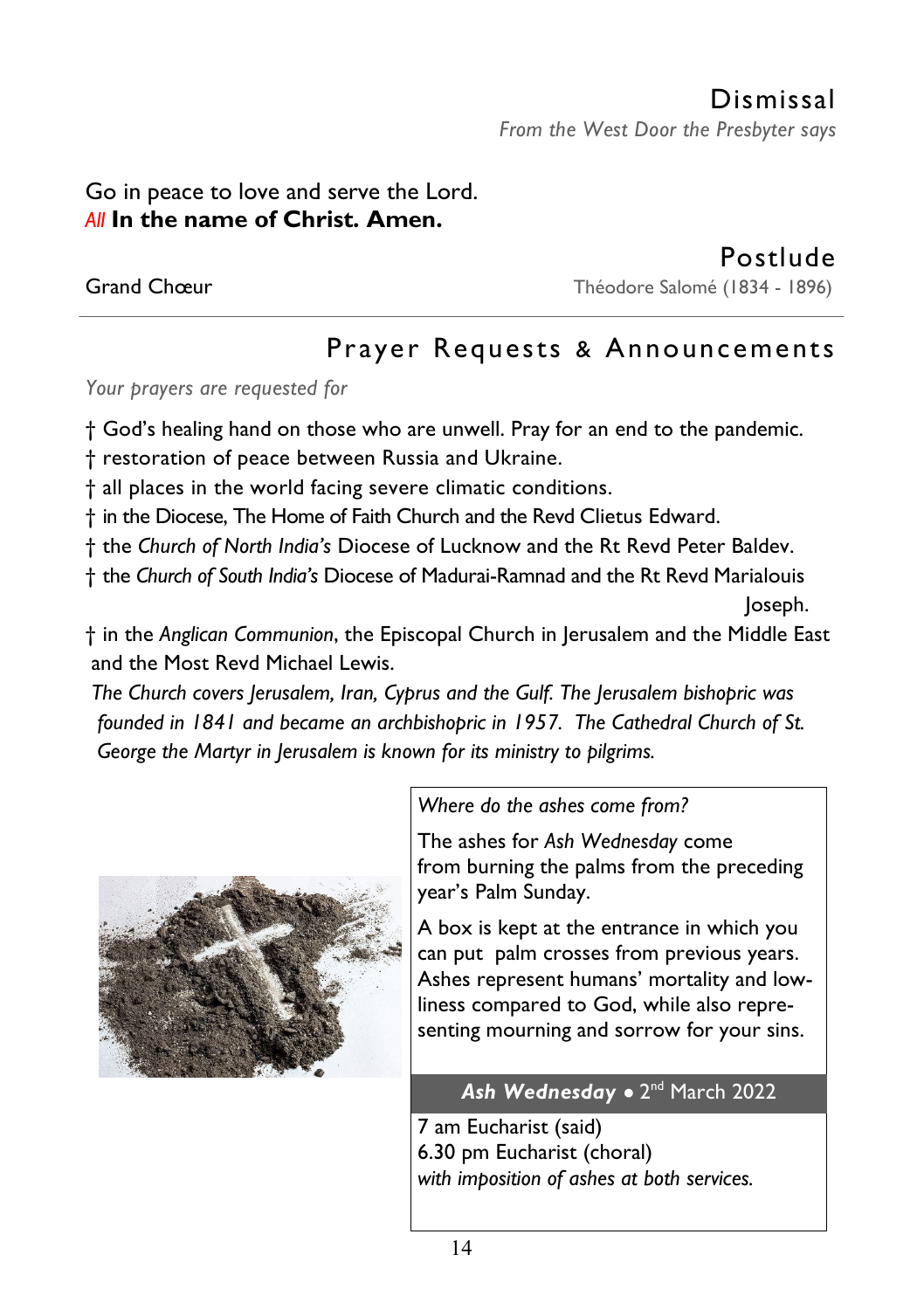## *World Day of Prayer* on Friday 4th March, 6.30 p.m.

 World Day of Prayer is a global ecumenical movement led by Christian women who welcome you to join in prayer and action for peace and justice. This year's theme is God's promise to his people in exile in Babylon, found in the book of Jeremiah 29:11.

## *'I know the plans I have for you.'*

 The material for the service has been drawn up by the World Day of Prayer Committee of England, Wales & Northern Ireland.

 In the midst of all the uncertainties we are living under due to the COVID-19 pandemic, the theme for 2022 emerges like a balm of confidence. It is an invitation to place our trust in God in times of suffering.

It will be wonderful to see many of you at the service on 4<sup>th</sup> March.

#### **Birthdays**

*May God bless you abundantly.* 

Rita Kamal (20), Anjali Salvi (21), The Rt Revd Dr Samuel B. Joshua (21), Joshua Iype (22), William Adams (23), M. Chacko (26), Monica Moses (26)

#### **Wedding Anniversary**

*Be blessed with love, joy and companionship all the years of your life.* 

Ashwini and Rohit Millns (21)

*Bank details to make your online offering and payment of subscription. Name:* Society of St Thomas' Cathedral *Account no.:* 917010054452406 *Bank:* Axis Bank Ltd *Branch: Fort, Mumbai - 400 001* 

This order of service is printed on sustainably-produced paper. Worship material has been drawn from the Book of Common Prayer; and https://www.churchofengland.org. Some material in this service is copyright: Common Worship © 2000 The Archbishops' Council. Hymns are taken from Hymns Ancient & Modern New Standard. Reflections on the Gospel text for the day is by Kevin Greeson https://www.missionfrontiers.org/ The intercessory prayers have been sourced from the Archdiocese of Chicago. Closing prayer has been sourced from St Mary's Church of England High School, Cheshunt,

ST. THOMAS' CATHEDRAL 3 Veer Nariman Road, Fort, Mumbai – 400 001 Presbyter-In-Charge: The Revd. Avinash T. Rangayya Telephone: (Vestry) **2283 9783**, (R) **2207 1275**, **98207 50090**  *Contact the Presbyter for pastoral visits and administering Communion to the house-bound.* FOR PRIVATE CIRCULATION ONLY. PLEASE SHARE THIS SERVICE BULLETIN WITH A FIREND. **Website** http://stthomascathedralmumbai.com ● Subscribe to the Cathedral's *YouTube* channel